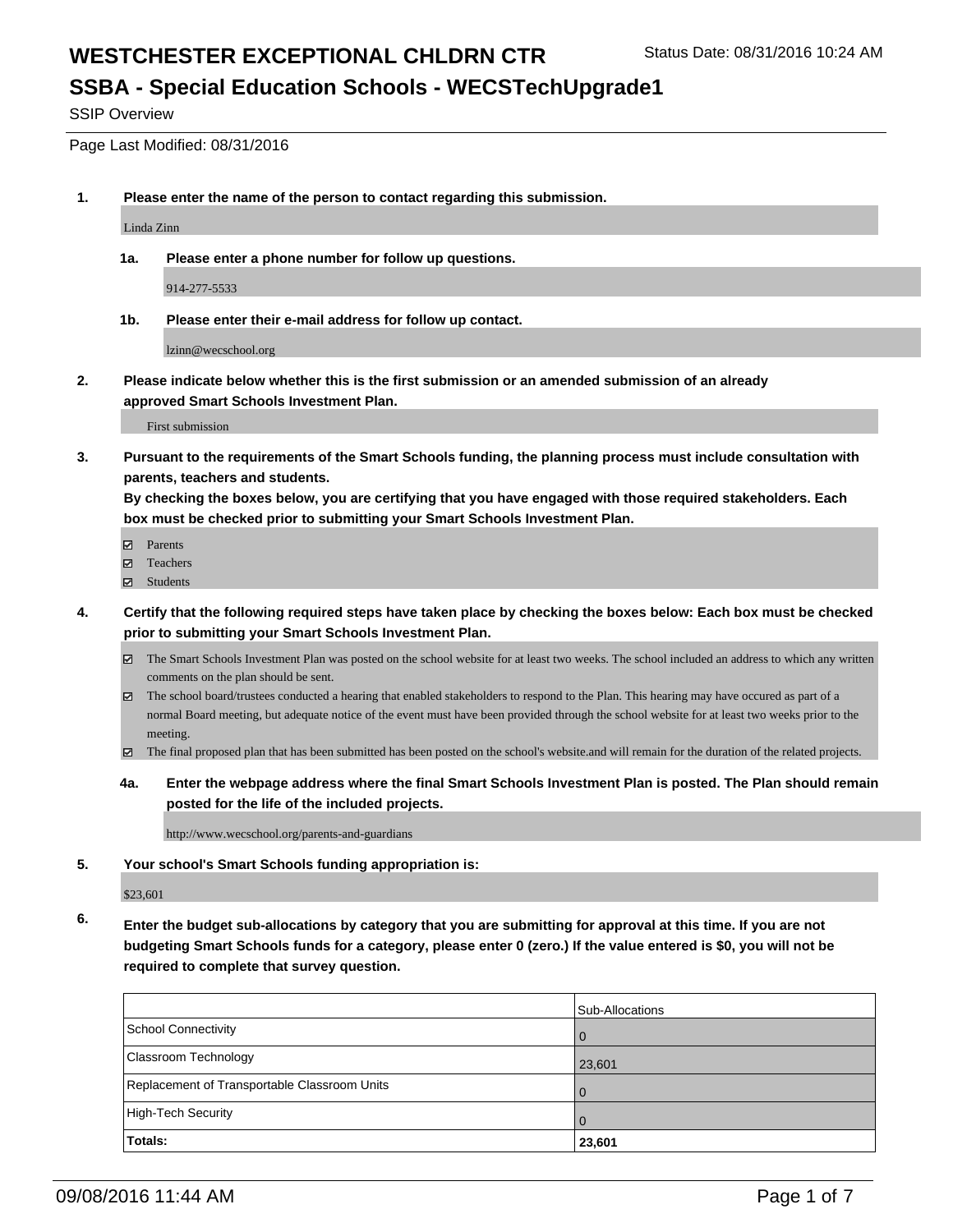# **SSBA - Special Education Schools - WECSTechUpgrade1**

School Connectivity

Page Last Modified: 08/31/2016

**1. Describe how you intend to use Smart Schools funds for high-speed broadband and/or wireless connectivity projects in school buildings.**

N/A

**2. Describe how the school plans to use digital connectivity and technology to improve teaching and learning.**

N/A

**3. Does your School Connectivity project require new construction or substantially altered space and result in capitalized cost in excess of \$100,000?**

(No Response)

**4. If you are submitting an allocation for School Connectivity complete this table.**

**Note that the calculated Total at the bottom of the table must equal the Total allocation for this category that you entered in the SSIP Overview overall budget.** 

|                                            | Sub-Allocation |
|--------------------------------------------|----------------|
| Network/Access Costs                       | O              |
| <b>Outside Plant Costs</b>                 | U              |
| School Internal Connections and Components | O              |
| <b>Professional Services</b>               |                |
| Testing                                    | O              |
| Other Upfront Costs                        | 0              |
| <b>Other Costs</b>                         |                |
| Totals:                                    |                |

**5. Please detail the type, quantity, per unit cost and total cost of the eligible items under each sub-category. This is especially important for any expenditures listed under the "Other" category. All expenditures must be eligible for tax-exempt financing to be reimbursed with Smart Schools funds. Sufficient detail must be provided so that we can verify this is the case. If you have any questions, please contact us directly through smartschools@nysed.gov. Add rows under each sub-category for additional items, as needed.**

| Select the allowable expenditure | Item to be purchased | Quantity      | Cost per Item | <b>Total Cost</b> |
|----------------------------------|----------------------|---------------|---------------|-------------------|
| type.                            |                      |               |               |                   |
| Repeat to add another item under |                      |               |               |                   |
| each type.                       |                      |               |               |                   |
| (No Response)                    | (No Response)        | (No Response) | (No Response) | (No Response)     |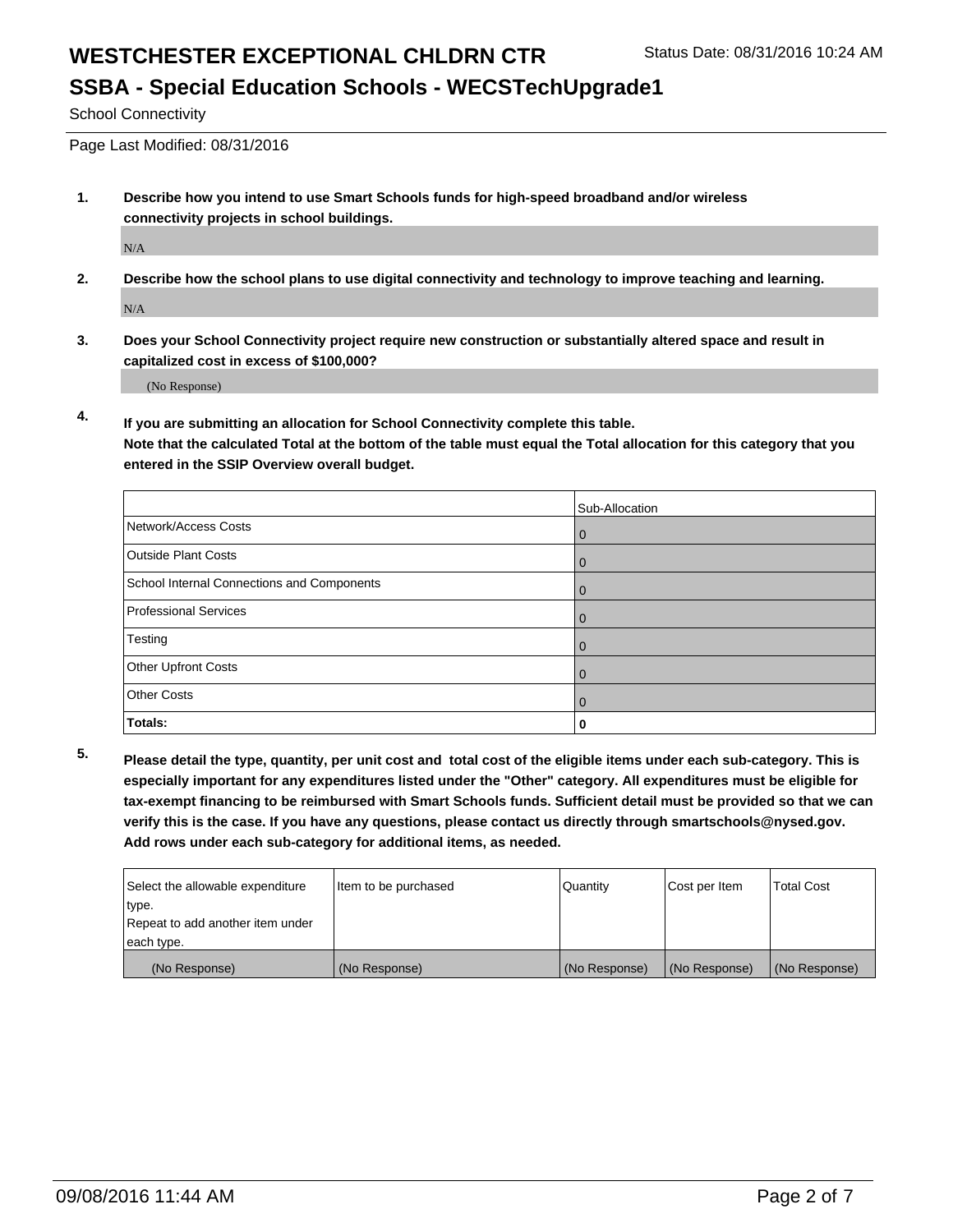# WESTCHESTER EXCEPTIONAL CHLDRN CTR Status Date: 08/31/2016 10:24 AM **SSBA - Special Education Schools - WECSTechUpgrade1**

Classroom Learning Technology Equipment (Devices)

Page Last Modified: 08/31/2016

#### **1. Describe the devices you intend to purchase and their compatibility with existing or planned platforms or systems.**

Funding from the Smart Schools Bond Act would be used to purchase the following items:

A) iPads with related software applications: The iPad program was initiated at WEC in 2012. Thanks to generous funding, WEC has been able to purchase 80+ iPads (one for each of our students). We are now seeking funding to purchase much-needed replacement iPads for those that are either damaged or not working along with related software applications. WEC's iPad program has made a huge difference to the students in every facet of their school lives including academics, communication skills, functional skills, social skills and more. Thanks to this funding, no child will be without an iPad if theirs breaks because we will have a readily available replacement units.

Xcellon 10-port Powered USB 3.0 Aluminum Hub Charging Stations: These would be used to charge iPads, primarily, but may be used with any USB devices. The aluminum hub is durable, and it dissipates heat, which eliminates the risk of burns for students who might inadvertently touch it. These qualities are important as we work with students who may have motor control issues.

B) Laptops:

-- HP Stream 11-R020NR 11.6" Notebooks, with Celeron N3050 1.6 ghz processor, 2 GB RAM, and 32 GB solid-state drive. This would allow us to equip each classroom with a small laptop for student use as well as NY State student testing.

-- HP Pavilion 15-P390 15.6" Touchscreen Notebooks, with A-Series A10-7300 1.9 ghz processor, 8 GB RAM, and 1 TB hard drive. This purchase would enable all of our teachers to have touch screen laptops in the classroom for school use. This would enable them to maintain student records, access students' health histories and special needs, stay abreast of best practices in special education, communicate with administrators, and build student curriculum. The touch screen makes for quick and convenient access to programs and files. If a teacher were to use this with students, the touch screen would also give students an easy way to interact with the technology, as many who are enrolled in our program are lacking in fine motor skills.

-- Apple Macbook Air Notebooks, with an Intel Core i5 1.6 ghz processor, 4 GB RAM, and 128 GB solid-state drive. These notebooks would be used for mac-based learning in our technology class and would allow us to use a greater range of Mac-based educational software. They would provide compatibility between iPads and would be used to help keep our fleet of iPads updated. Long battery life, its lightweight profile, and durable nature allows for greater portability around the school.

C) Mobile SMART Board, an SB480i6 series interactive whiteboard with a SMART UF70 projector. The SMART Board is a touch-sensitive whiteboard that is connected to a computer and a projector. Lessons or presentations are made on computer programs and then the projector displays the image onto the whiteboard. The computer is then controlled by either using a finger to open or close programs and move objects, or by electronic pens to write words. It is a tool that is invaluable for classrooms, allowing for increased accessibility for different types of learners. SMART Boards provide support for students' visual, auditory, physical and mobility, as well as social and communication needs. WEC's goal is to provide a SMART Board for every classroom. At present, WEC serves students, ages 5-21, in 12 classrooms. However, we only have 3 SMART Boards. Two of these SMART Boards are portable and the classroom teachers share them. This means each classroom only gets to use them every few weeks. The SMART Board we will purchase is also mounted on casters so it can easily be moved from room to room. This will allow our classrooms to have more regular and consistent access to SMART Board technology. The projector can support playback for a number of devices beyond the SMART Board, including DVD players, computers, iPads, and more. With a SMART Board in every classroom, we anticipate that our students will increase their skill building and become more engaged in the learning process.

WECS currently has a robust Wi-Fi network, offering sufficient bandwidth to meet student demand. We have over 130 IP addresses, more than enough to handle a wireless connection for each of our 80 students and 40 teachers in the school.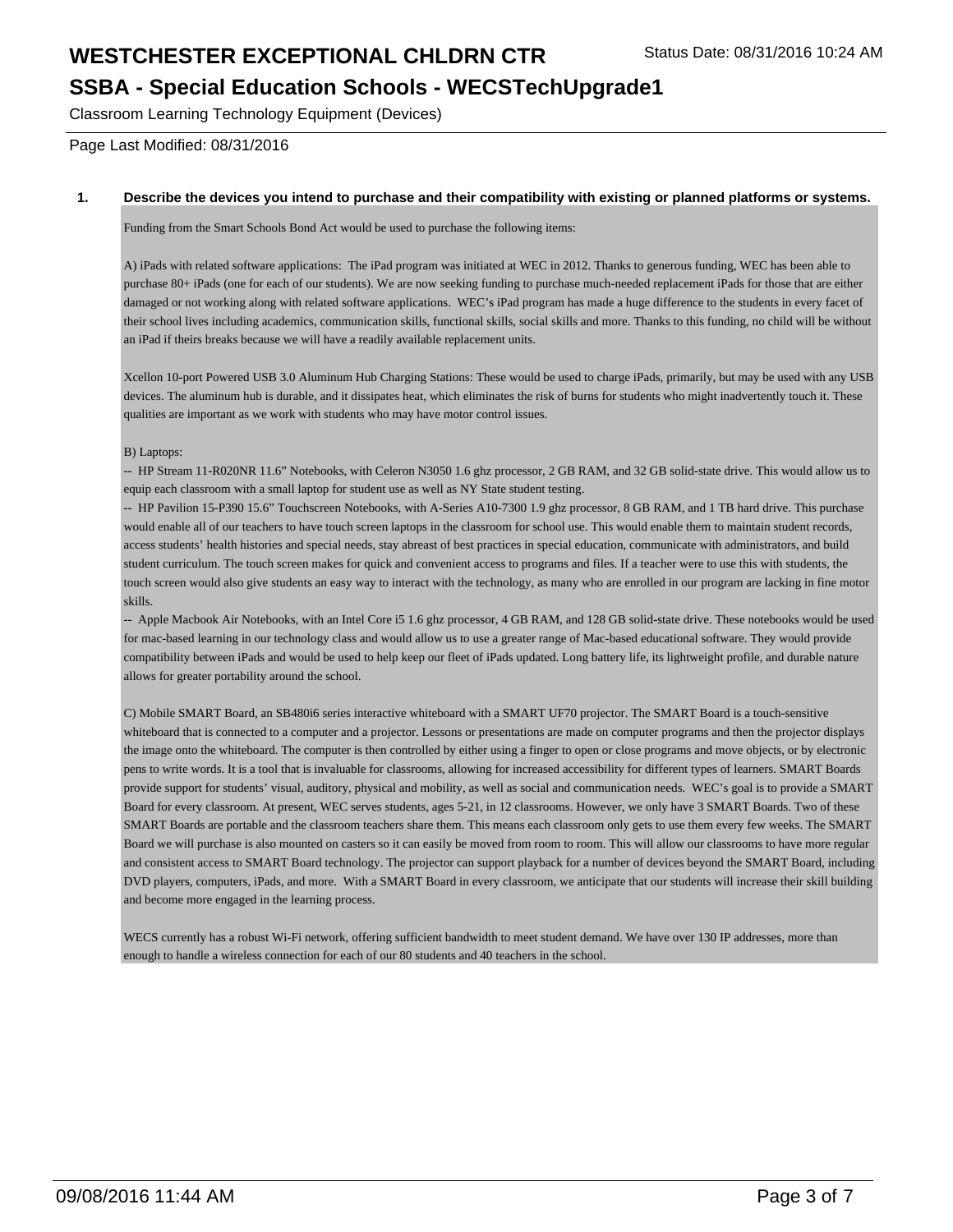**SSBA - Special Education Schools - WECSTechUpgrade1**

Classroom Learning Technology Equipment (Devices)

Page Last Modified: 08/31/2016

#### **2. Describe how the proposed technology purchases will improve teaching and learning inside or outside of the classroom.**

Because disabilities vary from student to student, the iPad, which can be customized, is of great benefit. For instance, a student who is verbal can utilize academic iPad software (math, science, English, and reading), while a student who is non-verbal could use an application like Proloquo2Go, which provides a full-featured communication solution. This ability to provide individualized instruction for children is valuable, especially at a school where so many of our students have a number of special needs.

WEC Teacher Danielle Vought has stated that "One of the best things about IXL (app for iPad) is that students can access it from school and from home. This program works very well for my students. The program is fun, animated and colorful! The kids get excited to work for their 'reward' at the end of the skill."

After four years of having iPads in the classroom, evaluations, including diagnostic tools, adaptive behavior scales, behavior checklists, independent living screening tests, standardized assessments, and classroom observations consistently demonstrate that 75% of our students are able to read – an outstanding rate given the development disabilities of the population we serve. 100% of students have been better able to control their outbursts and work independently and the attention spans of the students have increased by 50%. Since the initiation of the program, there has been an increase in the number of students who have been able to enter public education in special or typical classrooms. The iPad has proven to be a great equalizer, one of WEC's main goals, as it is customizable for all 80 of our students.

Thanks to the use of iPads in the classroom, we anticipate the following long-term outcomes: 1) 68 children (85%) will test at a higher level of receptive and expressive language skills; 2) 76 children (95%) will improve their story and language comprehension by half a grade level; 3) 64 children (80%) of children will attain a higher level of cognitive development as demonstrated by the ability to follow instructions and event sequencing testing; 4) 64 children (80%) will demonstrate a higher level of frustration tolerance as noted by staff observation; 5) 72 children (90%) will demonstrate positive social skills (patience, taking turns, etc.) as noted by staff observation; 6) 76 children (95%) will demonstrate the ability to work independently as noted by staff observation; 7) 76 children (95%) will increase their engagement in the learning process, as evidenced through testing and classroom participation.

The SMART Board also allows teachers to address different learning styles - visual, auditory and kinesthetic. It engages all types of students and facilitates differentiated instruction. A SMART Board helps students with autism, for example, improve communication skills through group collaboration (Vanderleer, 2007). The interactive whiteboard gives educators the ability to present things visually, and provides ease in creating and altering activities. Many of the students we serve have not yet developed all the fine motor skills necessary to operate a mouse. When using the SMART Board, a student's finger becomes the "mouse", and he or she can move or touch anywhere on the screen with ease.

With access to SMART Boards, we anticipate that 100% of students will be more engaged in the learning process; 70% of students will increase their attention span and ability to focus; 50% of students will have improved cognition; and 60% of students with autism and communication difficulties will improve their communication skills through group collaboration.

Additionally, we anticipate the following long-term outcomes thanks to the use of the SMART Board in the classroom: 1) Students at WEC will learn at a faster rate from improved differentiated instruction strategies facilitated by use of the SMART Board, helping some to transition more quickly back to a mainstream school setting. 2) Students will have improved ability to work independently, which will help them in their transition to post-WEC life in the community. 3) Teachers at WEC have a long-term tool for rapid assessment, whereby learners can receive immediate feedback. Teachers will be able to quickly identify individual strengths and weaknesses in various subject areas and isolate areas/topics that need more focus or review.

Research has shown that the use of laptops by special education students has increased engagement in school work, increased students' motivation to work independently, and improved class participation and social interaction with other students (Harris and Smith, 2004). The use of laptops and regular access to the internet in the classroom will expand student learning outside of the classroom, allowing students access to stories, images, sound, and research from all over the world. Teachers will also benefit from laptops in creating specialized curriculum for special needs students, and will have access allowing them to research best practices in special education. In a 2004 study from the University of Southern Maine, more than 70% of surveyed teachers reported that the laptops helped them to more effectively meet their curriculum goals, and individualize their curriculum to meet particular student needs. Over 75% of the teachers reported that having the laptops helped them better meet the statewide learning standards (Silvernail and Lane, 2004).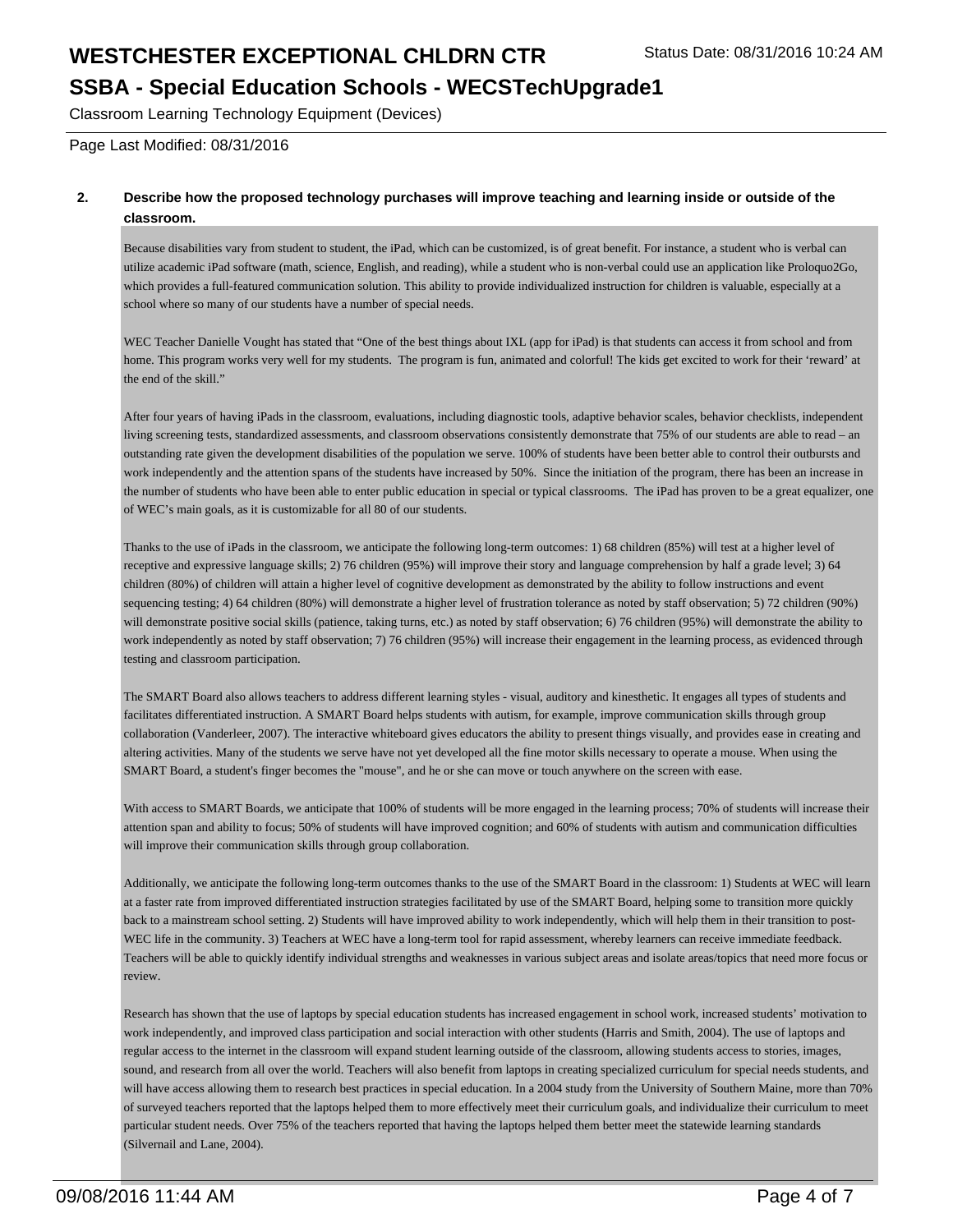#### **SSBA - Special Education Schools - WECSTechUpgrade1**

Classroom Learning Technology Equipment (Devices)

#### Page Last Modified: 08/31/2016

The use of technology in our program supports our goals to foster independence, knowledge, and confidence through a curriculum that addresses the individual needs of each student. Each of these technology tools help us in our overall objectives, which include:

- To create a customized, comprehensive curriculum for each child that strengthens reading, writing, math, and science abilities;
- To provide learning opportunities for children that help them communicate effectively, acquire and use problem solving skills, and positively interact with peers;
- To increase the ability of each student to learn independently through customized, high-tech learning tools;
- To offer a variety of extracurricular enrichment programs that include homework assistance and learning strategies, enhance computer skills, encourage creativity, and foster social interaction;
- To improve social competence and encourage appropriate behavior through daily practice;
- To increase students' level of independence and self-reliance;
- · To provide realistic life experiences for children with disabilities that prepare them to live in their community.
- **3. To ensure the sustainability of technology purchases made with Smart Schools funds, schools must have a plan to maintain and support technology purchases reimbursed with Smart Schools funds. This sustainability plan should support recurring costs of use that are ineligible for Smart Schools funding such as device maintenance, technical support, Internet and wireless fees, maintenance of hotspots, staff professional development, building maintenance and the replacement of incidental items.**

 $\boxtimes$  By checking this box, you certify that the school has a sustainability plan as described above.

- **4. Schools must ensure that devices purchased with Smart Schools funds will be distributed, prepared for use, maintained and supported appropriately. Schools must maintain detailed device inventories in accordance with generally accepted accounting principles.**
	- By checking this box, you certify that the school has a distribution and inventory management plan and system in place.
- **5. If you are submitting an allocation for Classroom Educational Technology, complete this table. Note that the calculated Total at the bottom of the table must equal the Total allocation for this category that you entered in the SSIP Overview overall budget.**

|                         | Sub-Allocation |
|-------------------------|----------------|
| Interactive Whiteboards | 4,351          |
| Computer Servers        | $\Omega$       |
| Desktop Computers       |                |
| Laptop Computers        | 7,250          |
| Tablet Computers        | 12,000         |
| Other Costs             | (No Response)  |
| Totals:                 | 23,601         |

**6. Please detail the type, quantity, per unit cost and total cost of the eligible items under each sub-category. This is especially important for any expenditures listed under the "Other" category. All expenditures must be capital bond eligible to be reimbursed with Smart Schools funds. If you have any questions, please contact us directly through smartschools@nysed.gov.**

**Add rows under each sub-category for additional items, as needed.**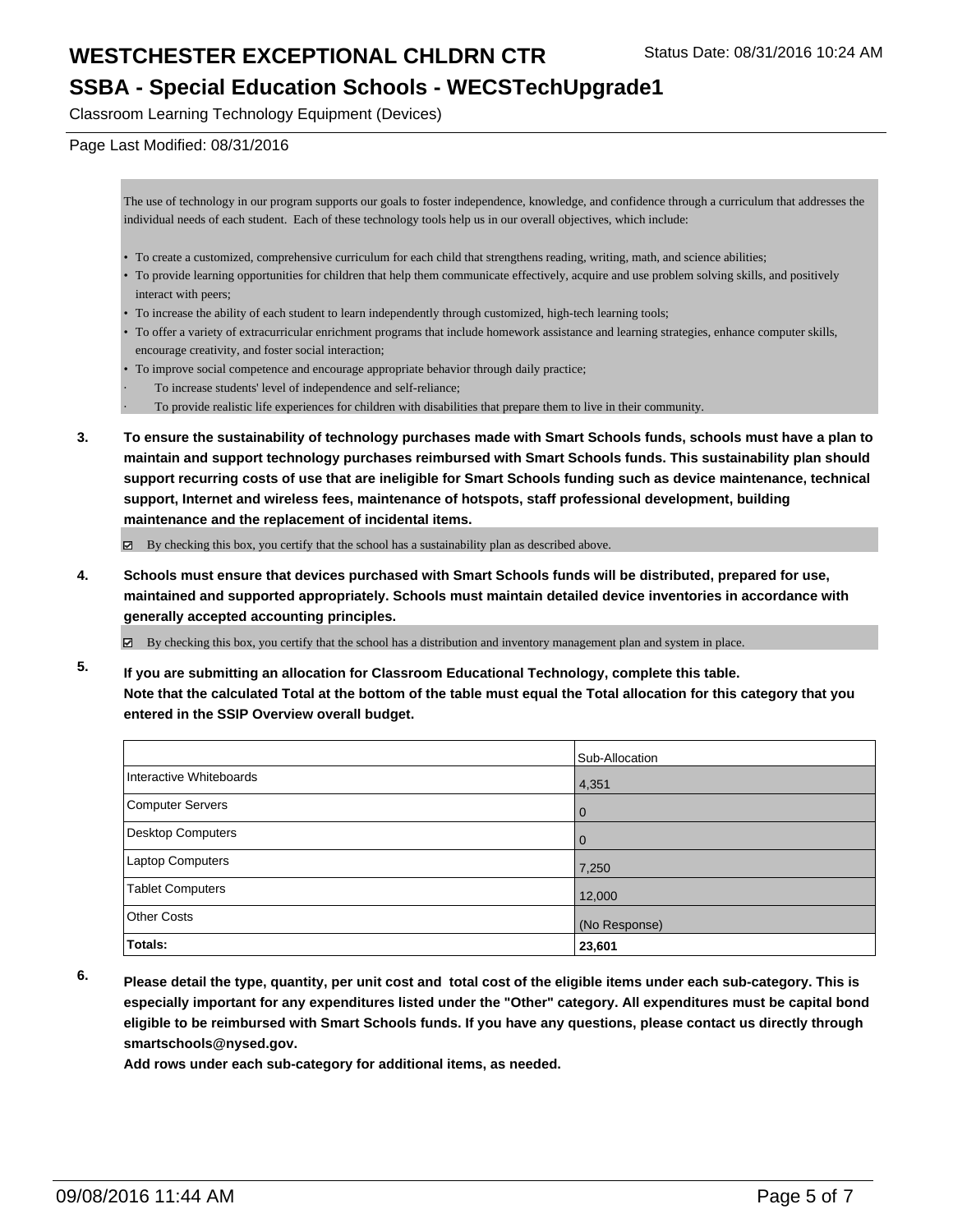### **SSBA - Special Education Schools - WECSTechUpgrade1**

Classroom Learning Technology Equipment (Devices)

Page Last Modified: 08/31/2016

| Select the allowable expenditure | Item to be purchased                                                                | Quantity       | Cost per Item | <b>Total Cost</b> |
|----------------------------------|-------------------------------------------------------------------------------------|----------------|---------------|-------------------|
| type.                            |                                                                                     |                |               |                   |
| Repeat to add another item under |                                                                                     |                |               |                   |
| each type.                       |                                                                                     |                |               |                   |
| Interactive Whiteboards          | Mobile SMART Board                                                                  |                | 4,351         | 4,351             |
| <b>Laptop Computers</b>          | HP Stream 11-R020NR 11.6                                                            | 12             | 225           | 2,700             |
| <b>Laptop Computers</b>          | <b>HP Pavilion 15-P390 15.6</b>                                                     | 5              | 550           | 2,750             |
| <b>Laptop Computers</b>          | Apple Macbook Air Notebooks, Intel i5<br>1.6 ghz processor, 4 GB RAM, and<br>128 GB | $\overline{2}$ | 900           | 1,800             |
| <b>Tablet Computers</b>          | iPads                                                                               | 30             | 400           | 12.000            |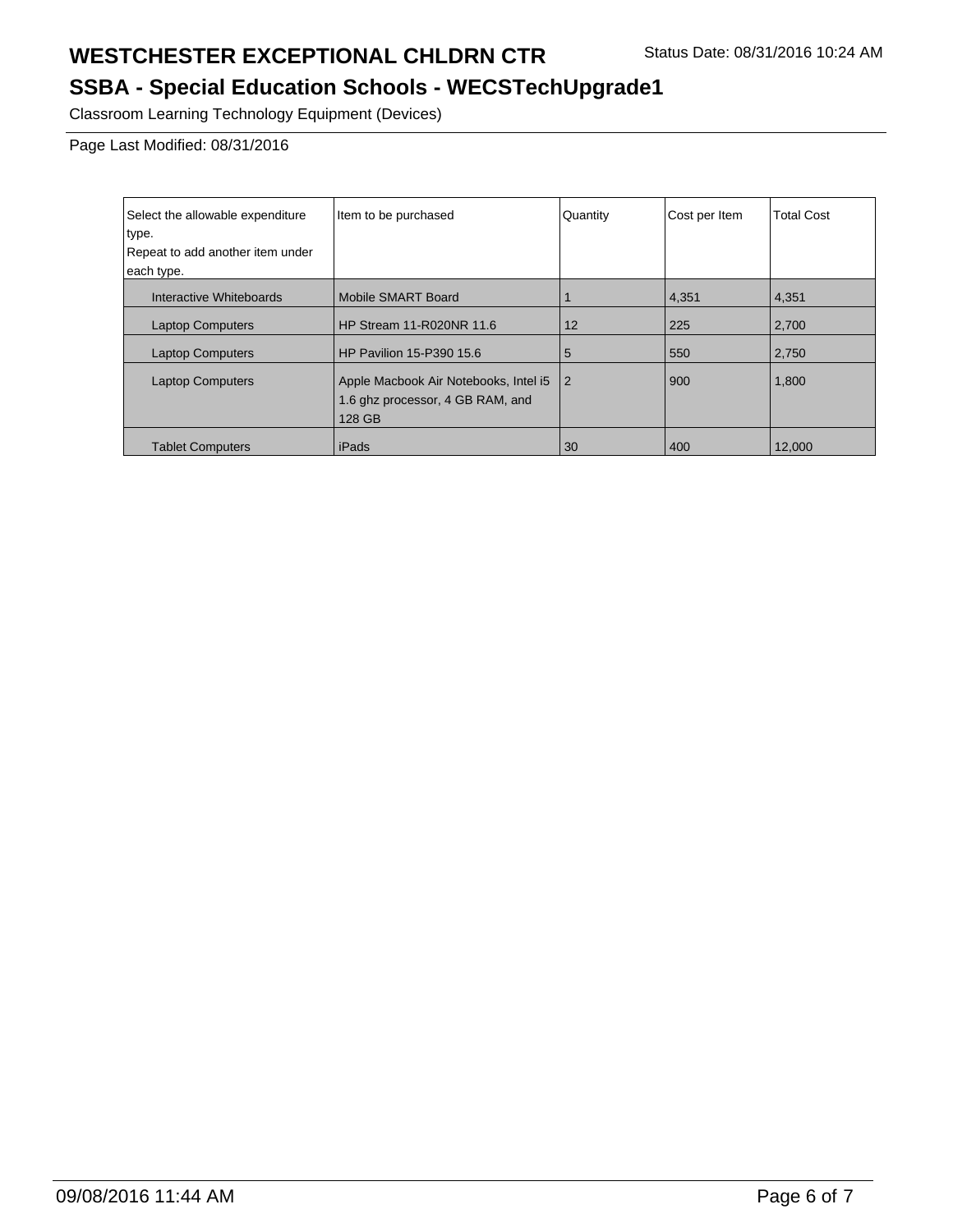#### **SSBA - Special Education Schools - WECSTechUpgrade1**

Replace/Modernize Transportable Classrooms

Page Last Modified: 08/31/2016

**1. Describe the school's plan to construct, enhance or modernize education facilities to provide high-quality instructional space by replacing transportable classrooms.**

N/A

**2. Does your Classroom Trailer project require new construction or substantially altered space and result in capitalized cost in excess of \$100,000?**

(No Response)

**3. If you have made an allocation for Replace Transportable Classrooms, complete this table. Note that the calculated Total at the bottom of the table must equal the Total allocation for this category that you entered in the SSIP Overview overall budget.**

|                                                | Sub-Allocation |
|------------------------------------------------|----------------|
| Construct New Instructional Space              |                |
| Enhance/Modernize Existing Instructional Space |                |
| Other Costs                                    |                |
| Totals:                                        |                |

**4. Please detail the type, quantity, per unit cost and total cost of the eligible items under each sub-category. This is especially important for any expenditures listed under the "Other" category. All expenditures must be capital bond eligible to be reimbursed with Smart Schools funds. If you have any questions, please contact us directly through smartschools@nysed.gov.**

**Add rows under each sub-category for additional items, as needed.**

| Select the allowable expenditure | litem to be purchased | Quantity      | Cost per Item | <b>Total Cost</b> |
|----------------------------------|-----------------------|---------------|---------------|-------------------|
| ∣type.                           |                       |               |               |                   |
| Repeat to add another item under |                       |               |               |                   |
| each type.                       |                       |               |               |                   |
| (No Response)                    | (No Response)         | (No Response) | (No Response) | (No Response)     |